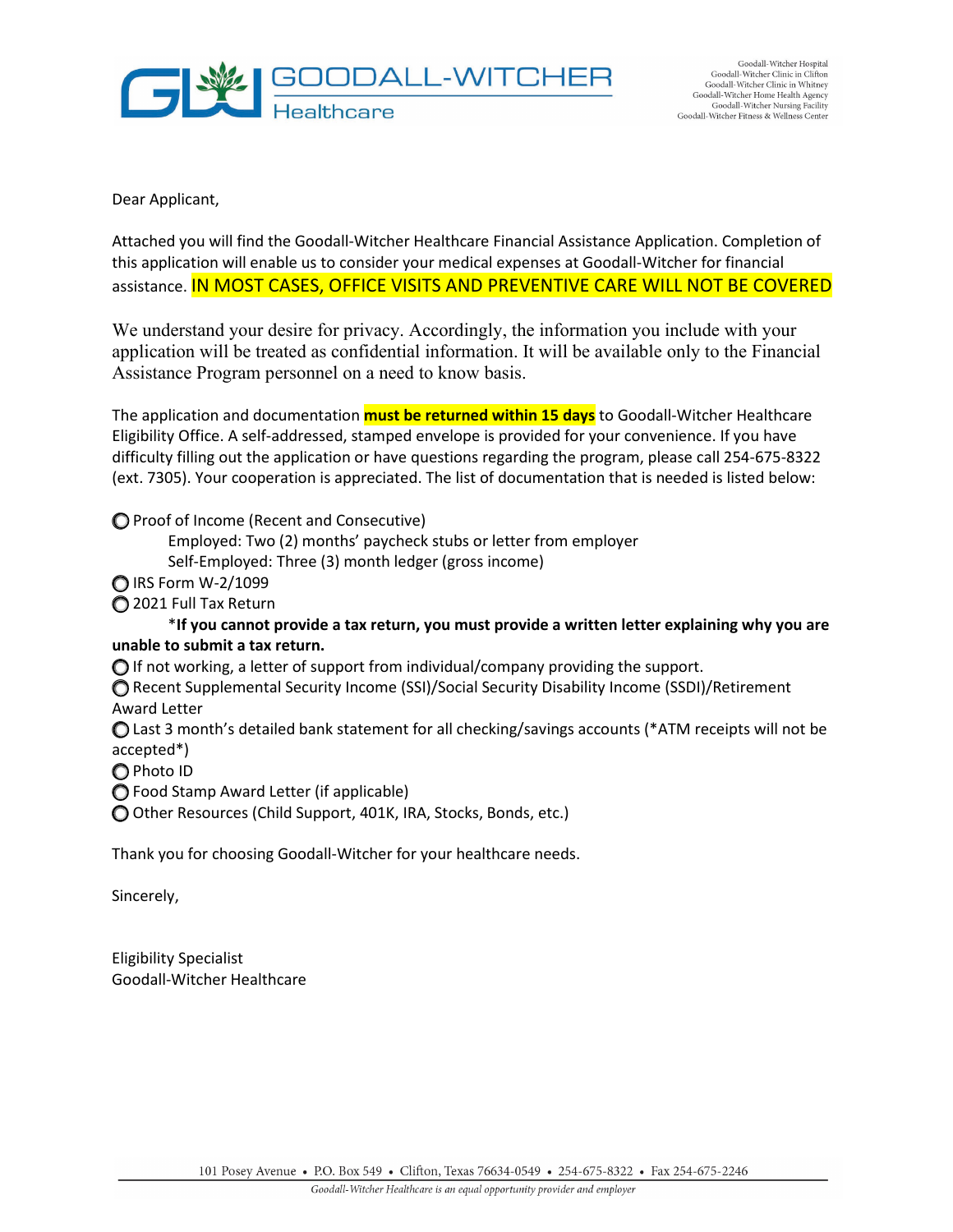

## **Application: Financial Assistance/Charity Care**

| Responsibility of Bill (please print)                                                                                                                                                                                       |                                                                                                                                                                                                                                                                                                                                                                                                                                            |  |                                    |  |  |  |  |
|-----------------------------------------------------------------------------------------------------------------------------------------------------------------------------------------------------------------------------|--------------------------------------------------------------------------------------------------------------------------------------------------------------------------------------------------------------------------------------------------------------------------------------------------------------------------------------------------------------------------------------------------------------------------------------------|--|------------------------------------|--|--|--|--|
|                                                                                                                                                                                                                             |                                                                                                                                                                                                                                                                                                                                                                                                                                            |  |                                    |  |  |  |  |
|                                                                                                                                                                                                                             |                                                                                                                                                                                                                                                                                                                                                                                                                                            |  |                                    |  |  |  |  |
|                                                                                                                                                                                                                             |                                                                                                                                                                                                                                                                                                                                                                                                                                            |  |                                    |  |  |  |  |
| 1. Is this application for future or past service? Future ___                                                                                                                                                               |                                                                                                                                                                                                                                                                                                                                                                                                                                            |  |                                    |  |  |  |  |
|                                                                                                                                                                                                                             |                                                                                                                                                                                                                                                                                                                                                                                                                                            |  |                                    |  |  |  |  |
|                                                                                                                                                                                                                             |                                                                                                                                                                                                                                                                                                                                                                                                                                            |  |                                    |  |  |  |  |
|                                                                                                                                                                                                                             |                                                                                                                                                                                                                                                                                                                                                                                                                                            |  |                                    |  |  |  |  |
|                                                                                                                                                                                                                             |                                                                                                                                                                                                                                                                                                                                                                                                                                            |  |                                    |  |  |  |  |
|                                                                                                                                                                                                                             |                                                                                                                                                                                                                                                                                                                                                                                                                                            |  |                                    |  |  |  |  |
|                                                                                                                                                                                                                             |                                                                                                                                                                                                                                                                                                                                                                                                                                            |  |                                    |  |  |  |  |
|                                                                                                                                                                                                                             |                                                                                                                                                                                                                                                                                                                                                                                                                                            |  |                                    |  |  |  |  |
| 6. Is anyone in your household eligible for Social Security benefits? Yes ______ No _____                                                                                                                                   |                                                                                                                                                                                                                                                                                                                                                                                                                                            |  |                                    |  |  |  |  |
| 7. Is anyone in your household covered by health insurance or a health savings account (HAS)?<br>Yes<br>No                                                                                                                  |                                                                                                                                                                                                                                                                                                                                                                                                                                            |  |                                    |  |  |  |  |
|                                                                                                                                                                                                                             |                                                                                                                                                                                                                                                                                                                                                                                                                                            |  |                                    |  |  |  |  |
| 8. Does anyone else claim you on their income tax return? Yes                                                                                                                                                               |                                                                                                                                                                                                                                                                                                                                                                                                                                            |  |                                    |  |  |  |  |
| List all dependents, including your spouse:                                                                                                                                                                                 |                                                                                                                                                                                                                                                                                                                                                                                                                                            |  |                                    |  |  |  |  |
| Name                                                                                                                                                                                                                        | Age                                                                                                                                                                                                                                                                                                                                                                                                                                        |  | Relationship/applying for benefits |  |  |  |  |
|                                                                                                                                                                                                                             |                                                                                                                                                                                                                                                                                                                                                                                                                                            |  |                                    |  |  |  |  |
|                                                                                                                                                                                                                             |                                                                                                                                                                                                                                                                                                                                                                                                                                            |  |                                    |  |  |  |  |
|                                                                                                                                                                                                                             |                                                                                                                                                                                                                                                                                                                                                                                                                                            |  |                                    |  |  |  |  |
|                                                                                                                                                                                                                             |                                                                                                                                                                                                                                                                                                                                                                                                                                            |  |                                    |  |  |  |  |
|                                                                                                                                                                                                                             | 2. Has anyone in your household applied for the County Indigent Health Care Program, Children's Health (CHIPS), or Medicaid?<br>5. Have you ever filed a workers' Compensation or motor vehicle accident claim? Yes _____<br><b>MONTHLY INCOME</b><br>Nol<br>Date turned in: ___________________ Approved Date: _______________ Denial Date: ____________<br>101 Posey Ave Clifton, TX 76634<br>Ph# 254-675-8322 ext 7305<br><b>ASSETS</b> |  |                                    |  |  |  |  |
| Do you have an income?                                                                                                                                                                                                      |                                                                                                                                                                                                                                                                                                                                                                                                                                            |  |                                    |  |  |  |  |
| Does your spouse have an income? Yes _____                                                                                                                                                                                  |                                                                                                                                                                                                                                                                                                                                                                                                                                            |  |                                    |  |  |  |  |
| If yes, you must provide recent pay stubs, receipts if self-employed, proof of public assistance payments, Social Security, unemployment, workers'<br>compensation, child support, alimony, etc. DOCUMENTATION IS REQUIRED. |                                                                                                                                                                                                                                                                                                                                                                                                                                            |  |                                    |  |  |  |  |
| For office use only:                                                                                                                                                                                                        |                                                                                                                                                                                                                                                                                                                                                                                                                                            |  |                                    |  |  |  |  |
|                                                                                                                                                                                                                             |                                                                                                                                                                                                                                                                                                                                                                                                                                            |  |                                    |  |  |  |  |
| Goodall-Witcher Healthcare                                                                                                                                                                                                  |                                                                                                                                                                                                                                                                                                                                                                                                                                            |  |                                    |  |  |  |  |